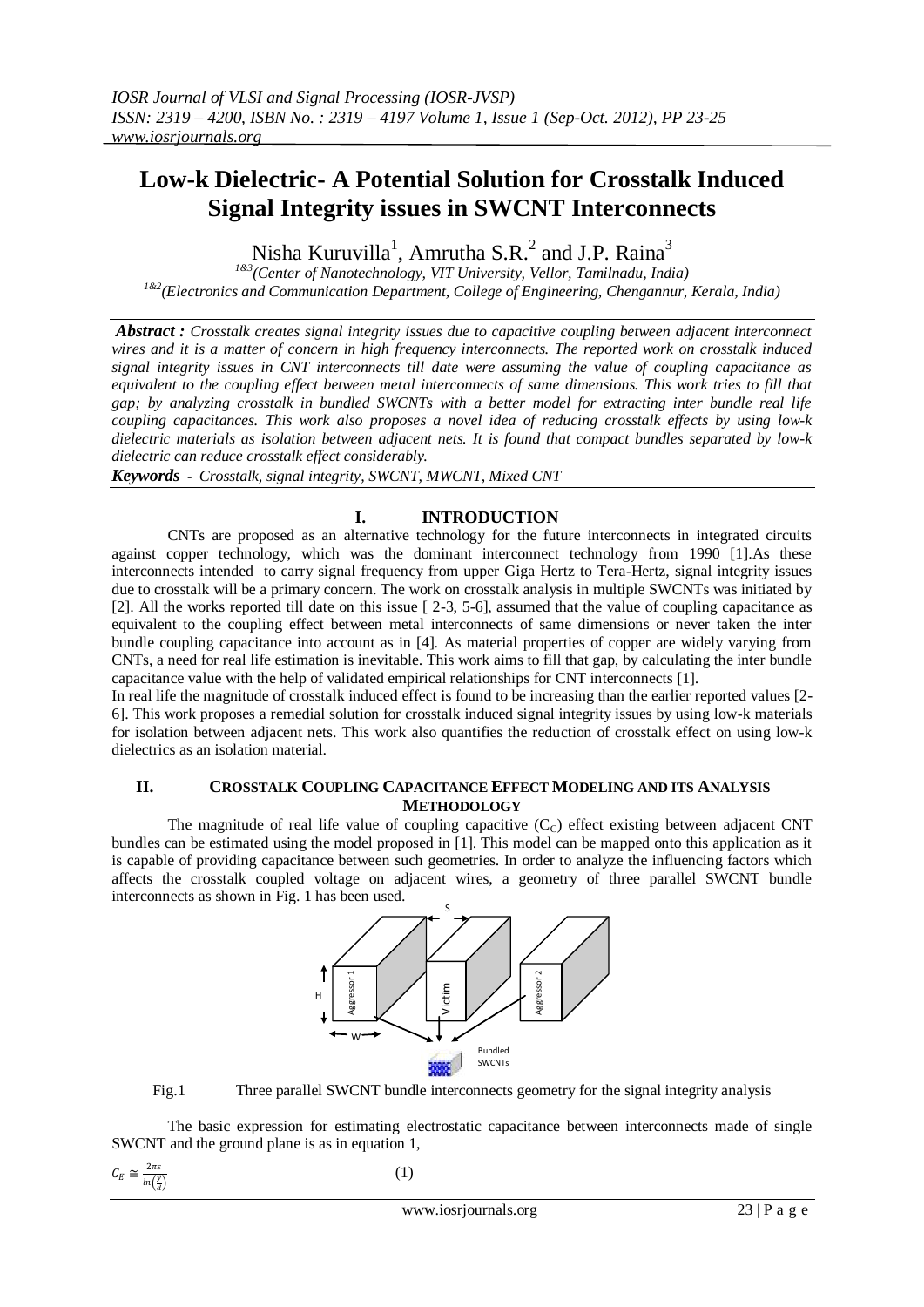where 'd' is the diameter of the CNT and 'y' is the distance between CNT and the ground plane.

The model for extracting the coupling capacitance between adjacent bundles of CNTs can be summarized as in equation 2, [1]

$$
C_E^{bundle} = 2C_{En} + \frac{n_W - 2}{2} C_{Ef} + \frac{3(n_H - 2)}{5} C_{En}
$$
 (2)

 $n_H$  is the number of "rows" in the interconnect bundle,  $n_W$  is the number of "columns".  $C_{En}$  and  $C_{Ef}$  are the near and far neighbour inter bundle capacitive effects. In case of  $C_{En}$  the 'y' in equation (1) will be equivalent to spacing between adjacent bundles. While in the case of  $C_{Ef}$ , it will be equivalent to (s+w) where w is the width of the bundle[1].This is a modelled expression which was validated by K Banerjee"s group with result obtained from FastCap [1]



Fig. 2 Symmetrical T-structured ESC model for crosstalk analysis [9]

The entire crosstalk analysis was done with the help of symmetrical T-structured ESC model as shown in Fig. 2. The RLC parameter values were calculated as per [1]

## **III. Crosstalk Effect In Bundled SWCNTs Under Real Life Scenario With High-K Dielectric Isolation**

Crosstalk induced signal integrity issues were analyzed by considering silicon dioxide as the inter bundle dielectric isolation material. In this section a comparative analysis of crosstalk induced effects between bundles of SWCNTs with coupling capacitance (Cc) equivalent to that of copper as in work [2-6] against Cc calculated from equation 2,( i.e. CNT coupling under real life condition). A measure of rise time, fall time, overshoot and undershoot voltages due to crosstalk were evaluated. The worst case variations in rise time were calculated, by comparing between the rise time variations of victim wire due to aggressor switching to that of grounded aggressor conditions. Similarly fall time variations were calculated by the same method. For overshoot and undershoot analysis, the victim net is kept at fixed logic 1 and 0 levels, respectively while the aggressor nets are switched from logic  $1\rightarrow 0$  and logic  $0\rightarrow 1$  respectively. A consolidate comparison of parameters are given in Table 1. On comparing crosstalk induced signal integrity issues with the published work [2-6], signal integrity issues in CNTs are found to be a mounting problem than reported in the literatures. The magnitudes of variations in rise time, fall time, overshoot and undershoot voltages are found to be increasing. Hence a novel solution is required for the reduction of crosstalk in bundled SWCNT interconnects. This can be achieved by using low-k dielectric as isolation between bundles.

|                          | Length= $1 \mu m$                                                |                                                         | Length= $10 \mu m$                                   |                                                   |
|--------------------------|------------------------------------------------------------------|---------------------------------------------------------|------------------------------------------------------|---------------------------------------------------|
| Parameter                | Signal<br>integrity<br>issues with<br>$\rm C_c$<br>(Cu)<br>$[5]$ | Signal<br>integrity<br>issues<br>with<br>$C_c$<br>(CNT) | Signal<br>integrity<br>issues with<br>$C_c$ (Cu) [5] | Signal<br>integrity<br>issues with<br>$C_c$ (CNT) |
| Rise Time reduction (ps) | 0.011                                                            | 1.249                                                   | 0.3805                                               | 20.301                                            |
| Fall Time reduction (ps) | 0.011                                                            | 1.242                                                   | 0.3696                                               | 20.083                                            |
| Overshoot (V)            | 0.0132                                                           | 0.3467                                                  | 0.0372                                               | 0.4385                                            |
| Undershoot $(V)$         | 0.0133                                                           | 0.3467                                                  | 0.0372                                               | 0.4385                                            |

**Table 1:** Comparison of real life signal integrity issues in CNT interconnects due to crosstalk